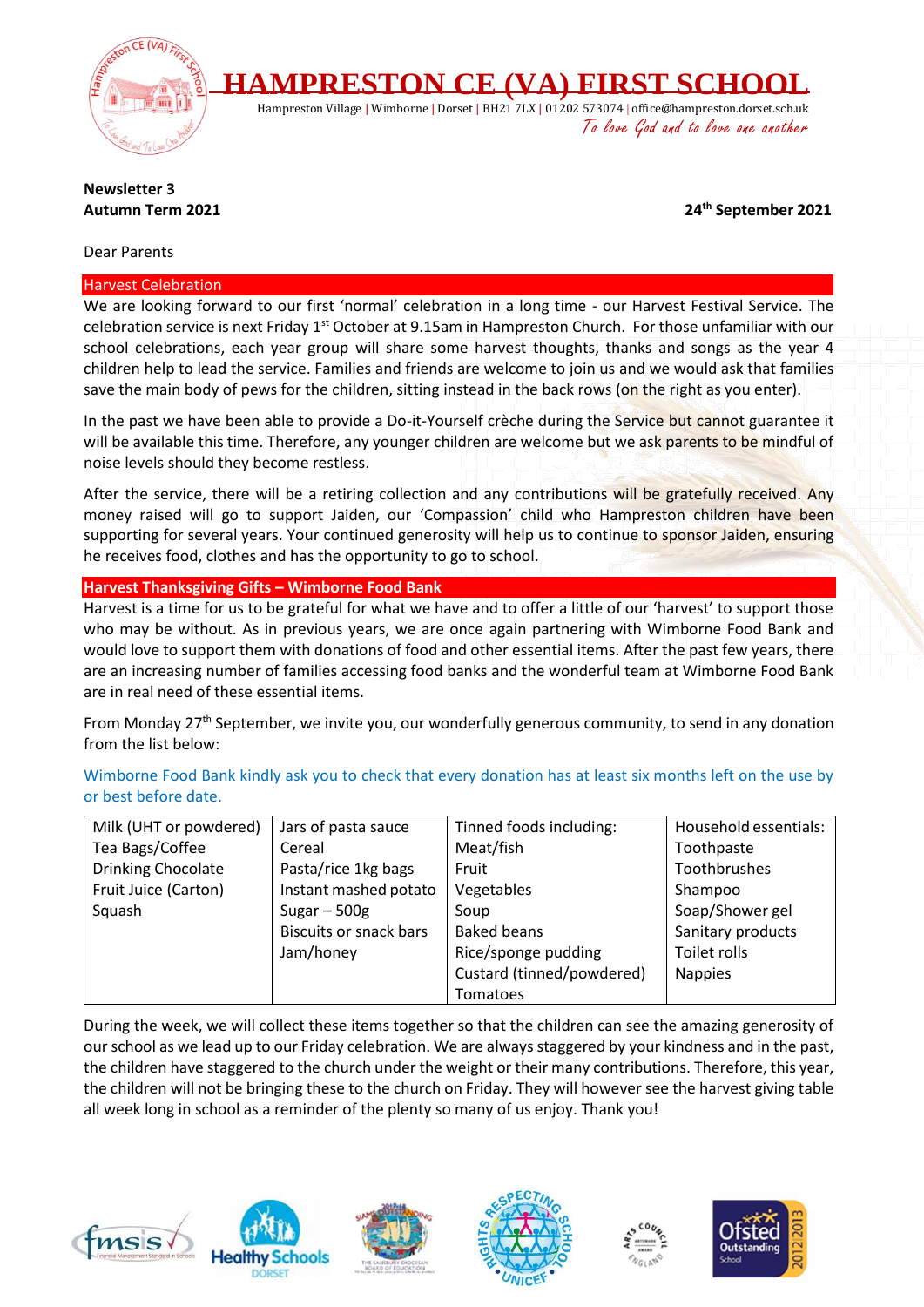#### Year 3 Visit to Leeson House

Year 3 had a wonderful time in the Purbecks on Tuesday! They could hardly believe they were able to stand inside huge, prehistoric dinosaur footprints which were discovered under the layers of rock at Keats Quarry near Swanage. We even saw the imprint of a tail-swish! The sun shone all day and we certainly achieved our 10,000 steps through the countryside! The rest of the day was spent being fossil detectives in the classrooms at Leeson House. It was a thoroughly enjoyable day.



## **Drop-off Zone Volunteers Wanted!!**

Thank you to those wonderful people who have offered to give up just a little of their time once a week to brave the elements and staff the Drop-Off Zone each morning. We are still looking for helpers to take on either a Monday or Friday morning and would love to have every day filled. If you could possibly help, please contact the office.

#### **School Admissions – September 2022**

It is that time of year already. Even though we have just started this year, if you have a child in year 4 or a child due to start school in September 2022, it is time to consider you applications. Letters will be sent to our year 4 families and more information is available on the [Dorset Council website.](https://www.dorsetcouncil.gov.uk/education-and-training/schools-and-learning/apply-for-a-school-place/apply-for-a-school-place)

#### **Parent Governor Election**

The constitution of our governing body includes two parent governors: we currently have one parent governor – Mrs Fookes - and we have one vacancy, which needs to be filled. The Clerk to the Governors has already been contacted by three parents who would like to be considered. Before she organises the election ballot, however, she would like to know if there are any other parents and carers of registered pupils wishing to put their name forward for this role.

All parents and carers are eligible to stand for election, except

- · Persons liable to be detained under the Mental Health Act 1983
- · Undischarged bankrupts
- · Persons recently convicted of a serious offence
- · Persons disqualified under the Company Directors Disqualification Act 1986
- · Persons subject to disqualification as a Charity Trustee
- · Persons whose employment is prohibited or restricted
- · Persons disqualified from being proprietors of independent schools
- · Persons on the DfES List 99 (this is a list of people banned from working with children)

If you would like to put your name forward or would like more information about what being a parent governor entails, please email the Clerk, Deborah Trickett (d.trickett@hampreston.dorset.sch.uk) by  $1^{st}$ October 2021.

At the beginning of October, the Clerk will organise a ballot and will invite all nominees to submit a brief factual statement about themselves for circulation with the ballot paper to everyone entitled to vote.

Have a wonderful weekend everybody.

Yours sincerely,

**Mr. T. Williams Headteacher**

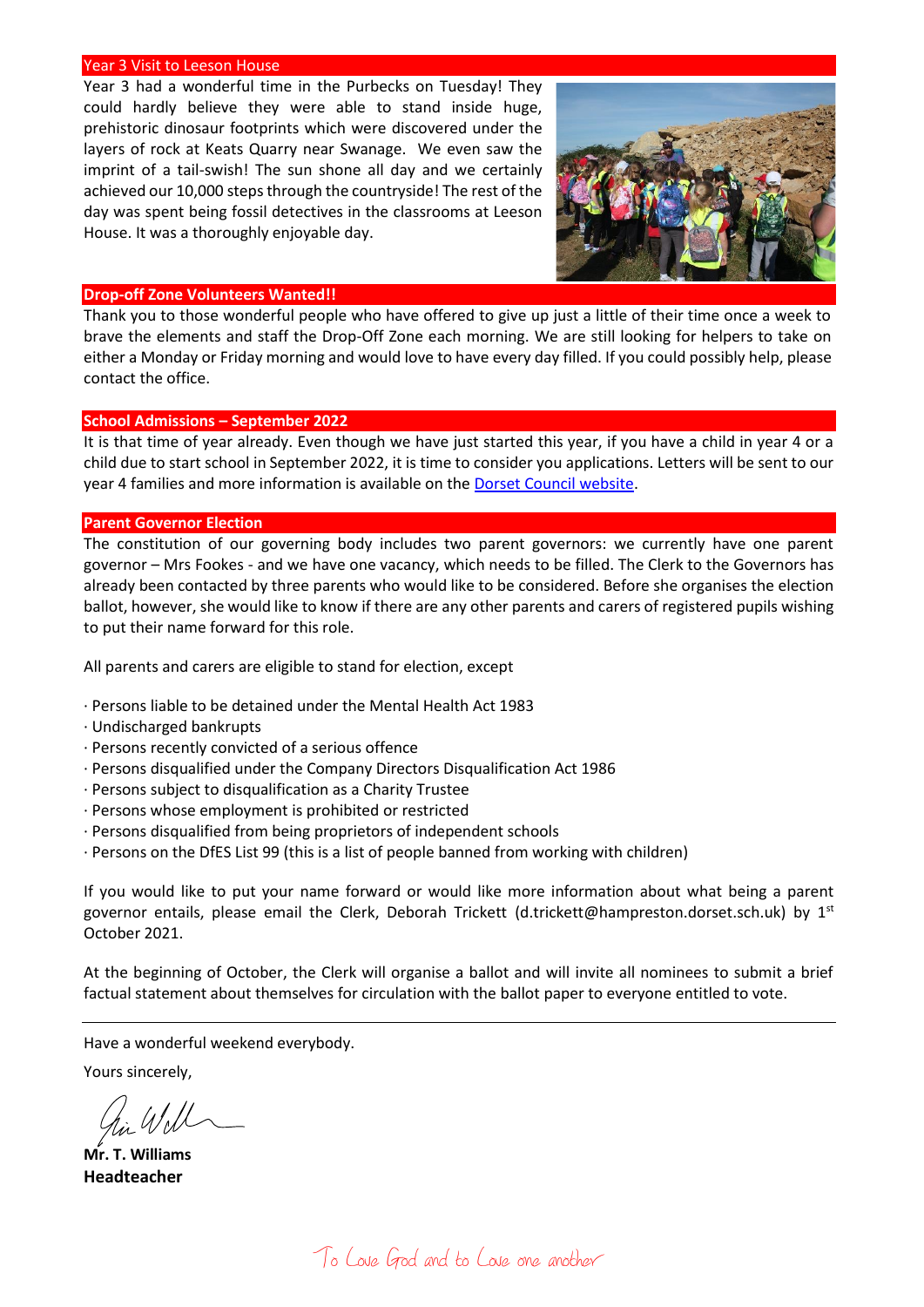## **This Week:**

To help support you at home and to spark conversations about learning, here is what the children have been covering this week.

|                        | <b>English</b>                                                                                                                                                                                                                                                                                                                                                                                                                                                                                                                                                                                                                                                                                                                                                                                                                                                                                                        | <b>Mathematics</b>                                                                                                                                                                                                                                                                             |
|------------------------|-----------------------------------------------------------------------------------------------------------------------------------------------------------------------------------------------------------------------------------------------------------------------------------------------------------------------------------------------------------------------------------------------------------------------------------------------------------------------------------------------------------------------------------------------------------------------------------------------------------------------------------------------------------------------------------------------------------------------------------------------------------------------------------------------------------------------------------------------------------------------------------------------------------------------|------------------------------------------------------------------------------------------------------------------------------------------------------------------------------------------------------------------------------------------------------------------------------------------------|
| Reception              | This week in Reception Class, the children have all done extremely well and we are really proud of them for staying all<br>day and taking the new activities and routines in their strides. They have all been to do a 'special job' with Miss<br>do. (a few have also done the Maths one too with Mrs Bebbington as well but we will continue those next week.)<br>The children have started guided reading in groups of 5 or 6 with a school adult and their response has been very<br>enthusiastic.<br>We have had a Mr Men themed week with a focus on Mr Happy and what makes us Happy?<br>Plus, the children have heard the story and met our Greedy Gorilla Teddy who has helped them learn and understand<br>the concept of zero in our maths work as well.<br>In music, we are practising a short song to sing in the Harvest Service too, so it has been a very jammed packed but fun<br>week for everyone! | Pitchforth which was the Communication, Language and Literacy Baseline Assessment that the Government require us to                                                                                                                                                                            |
| $\overline{ }$<br>Year | This week in literacy, we have read The Tiger Who Came to<br>Tea by Judith Kerr. The children have really enjoyed this<br>story; they have had all sorts of ideas about whether or<br>not a tiger really came to visit Sophie. We have sequenced<br>the story from memory and written tea party invitations to<br>a guest of our choice.                                                                                                                                                                                                                                                                                                                                                                                                                                                                                                                                                                              | In maths this week, we have been comparing and ordering<br>numbers. The children have been able to use the<br>following: $\langle \rangle$ = as well as the language of 'greater than'<br>and 'less than' to compare numbers 1-20. They were<br>excellent at this.                             |
| 2<br>Year              | This week in English we have completed our Snail and the<br>Whale stories, the children have really impressed me with<br>their imaginations and their use of capital letters and full<br>stops.                                                                                                                                                                                                                                                                                                                                                                                                                                                                                                                                                                                                                                                                                                                       | In Maths we have been working very hard counting in ten's<br>and comparing numbers. We have looked at greater than,<br>less than and equal to. The children decided that the best<br>way to remember the symbol for 'greater than' was to<br>think about a crocodile eating the biggest snack! |
| S<br>Year              | Year 3 children went on a fabulous visit to Leeson House<br>this week. Learning about rocks and fossils, the children<br>listened and responded brilliantly. Back in school we have<br>written about the trip, writing in paragraphs and<br>recounting the day's events. New spelling homework has<br>been sent out today.                                                                                                                                                                                                                                                                                                                                                                                                                                                                                                                                                                                            | We are coming to the end of our "Place Value" work in<br>maths. Children are much now more confident when using<br>hundreds, tens and ones. Please practise 2x, 5x and 10x<br>tables at home so we can soon move on to 3x, 4x and 8x!                                                          |
| Year <sub>4</sub>      | This week we have been writing our own instructions for<br>'How to wash' a different prehistoric creature. The<br>children have researched different prehistoric animals and<br>thought about what difficulties they might encounter if<br>they were to wash them.                                                                                                                                                                                                                                                                                                                                                                                                                                                                                                                                                                                                                                                    | In maths we have used our knowledge of place value to<br>help us to use number lines to find and sort numbers. We<br>have also started to look at Roman numerals and have had<br>lots of fun with that!                                                                                        |

To Love God and to Love one another